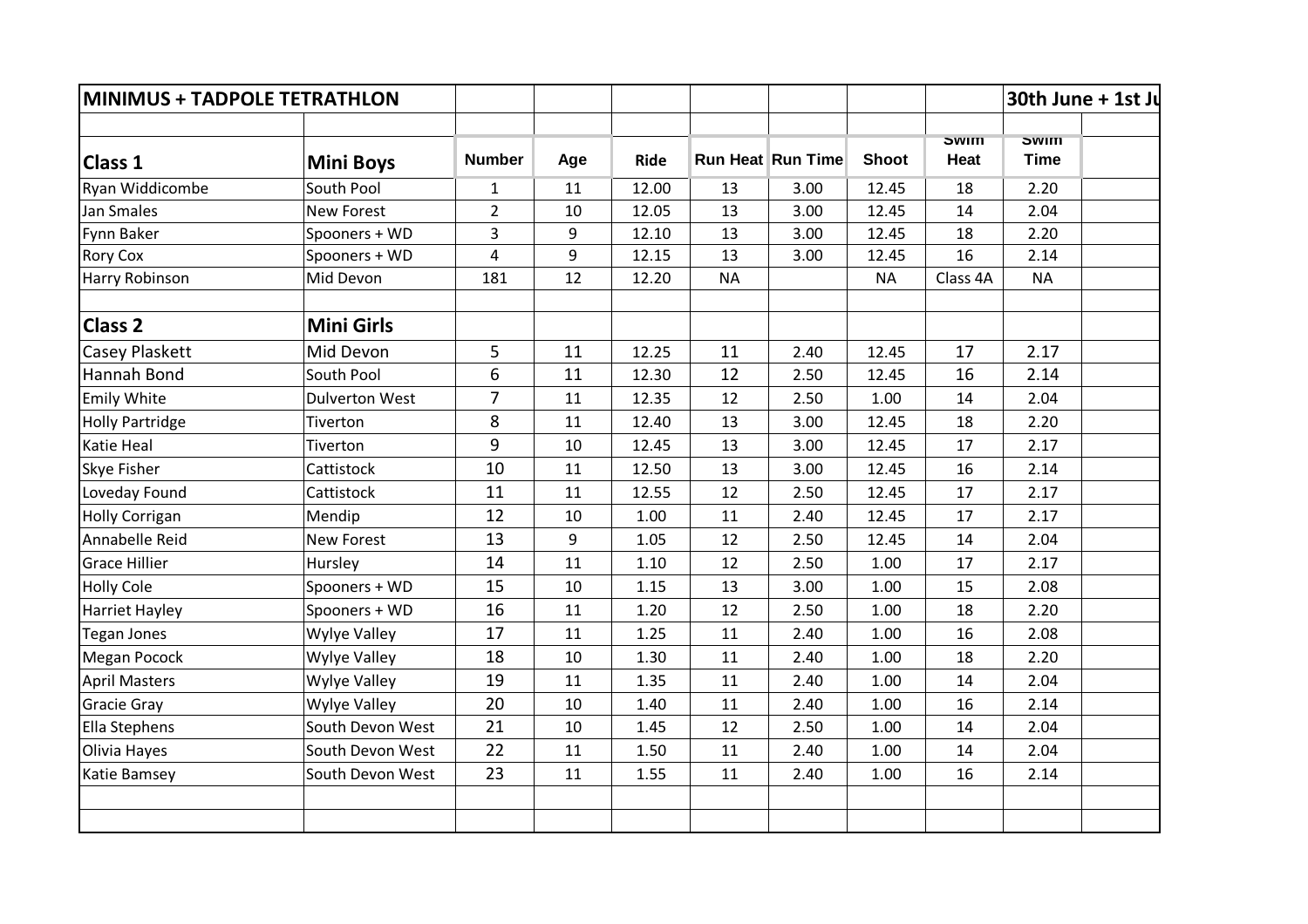| <b>Class 3</b>        | <b>Tadpole Boys</b>  |          |         |       |    |        |       |      |         |      |
|-----------------------|----------------------|----------|---------|-------|----|--------|-------|------|---------|------|
| <b>Arthur Fisher</b>  | Cattistock           | 24       | 8       | 11.00 | 10 | 2.30   | 12.30 | 15   | 2.08    |      |
| Charlie Vile          | Taunton Vale         | 25       | 9       | 11.05 | 10 | 2.30   | 12.30 | 15   | 2.08    |      |
|                       |                      |          |         |       |    |        |       |      |         |      |
| Class 4               | <b>Tadpole Girls</b> |          |         |       |    |        |       |      |         |      |
| Jasmine Davey         | <b>Taunton Vale</b>  | 26       | 8       | 11.15 | 10 | 2.30   | 12.30 | 13   | 2.00    |      |
| <b>Emily Miller</b>   | Tiverton             | 27       | 8       | 11.20 | 10 | 2.30   | 12.30 | 16   | 2.14    |      |
| Tabitha Thompson      | Cotley               | 28       | 9       | 11.25 | 10 | 2.30   | 12.30 | 13   | 2.00    |      |
| Daisy Holdsworth      | Dartmoor             | 29       | 9       | 11.30 | 10 | 2.30   | 12.30 | 15   | 2.08    |      |
| Erin Corrigan         | Mendip               | 30       | 8       | 11.35 | 10 | 2.30   | 12.30 | 13   | 2.00    |      |
| <b>Elouise Found</b>  | Cattistock           | 31       | 8       | 11.10 | 10 | 2.30   | 12.30 | 15   | 2.08    |      |
| Taggie Wagstaff       | <b>New Forest</b>    | 32       | 9       | 11.40 | 10 | 2.30   | 12.30 | 13   | 2.00    |      |
| Katie Barton          | <b>New Forest</b>    | 33       | 9       | 11.45 | 10 | 2.30   | 12.30 | 13   | 2.00    |      |
| <b>Isabel Brimple</b> | <b>New Forest</b>    | 34       | 9       | 11.50 | 10 | 2.30   | 12.30 | 13   | 2.00    |      |
|                       |                      | Saturday |         |       |    | Sunday |       |      |         |      |
|                       |                      | Ride     | Start   | 11.00 |    | Shoot  | 12.30 | Swim | Warm up | 1.55 |
|                       |                      |          | Finish  | 2.00  |    |        | 12.45 |      | Heat 13 | 2.00 |
|                       |                      |          |         |       |    |        | 1.00  |      | 14      | 2.04 |
|                       |                      | Run      | Heat 10 | 2.30  |    |        |       |      | 15      | 2.08 |
|                       |                      |          | $11\,$  | 2.40  |    |        |       |      | Warm up | 2.10 |
|                       |                      |          | 12      | 2.50  |    |        |       |      | 16      | 2.14 |
|                       |                      |          | 13      | 3.00  |    |        |       |      | 17      | 2.17 |
|                       |                      |          |         |       |    |        |       |      | 18      | 2.20 |
|                       |                      |          |         |       |    |        |       |      |         |      |
|                       |                      |          |         |       |    |        |       |      |         |      |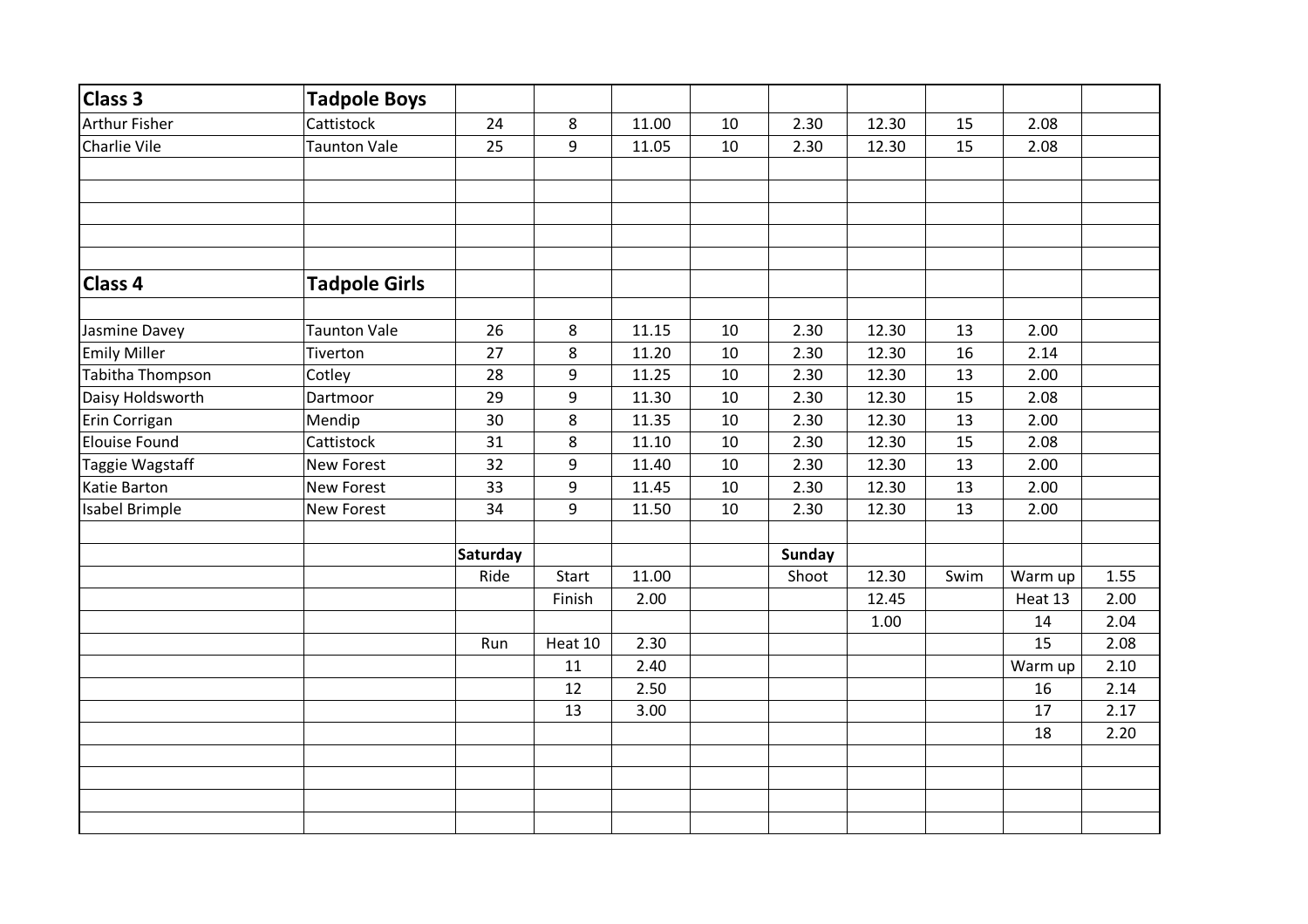| MINI TEAMS             |                       |                |  |  |  |  |
|------------------------|-----------------------|----------------|--|--|--|--|
|                        |                       |                |  |  |  |  |
| <b>Fynn Baker</b>      | Spooners + WD         | 3              |  |  |  |  |
| <b>Rory Cox</b>        | Spooners + WD         | $\overline{4}$ |  |  |  |  |
| <b>Holly Cole</b>      | Spooners + WD         | 14             |  |  |  |  |
| <b>Harriet Hayley</b>  | Spooners + WD         | 15             |  |  |  |  |
|                        |                       |                |  |  |  |  |
| Tegan Jones            | Wylye Valley          | 16             |  |  |  |  |
| Megan Pocock           | Wylye Valley          | 17             |  |  |  |  |
| <b>April Masters</b>   | Wylye Valley          | 18             |  |  |  |  |
| <b>Gracie Gray</b>     | Wylye Valley          | 19             |  |  |  |  |
|                        |                       |                |  |  |  |  |
| Ella Stephens          | South Devon West      | 21             |  |  |  |  |
| Olivia hayes           | South Devon West      | 22             |  |  |  |  |
| Katie Bamsey           | South Devon West      | 23             |  |  |  |  |
|                        |                       |                |  |  |  |  |
|                        |                       |                |  |  |  |  |
| Ryan Widdicombe        | South Pool            | $\mathbf{1}$   |  |  |  |  |
| <b>Casey Plaskett</b>  | Mid Devon             | 5              |  |  |  |  |
| Hannah Bond            | South Pool            | 6              |  |  |  |  |
| <b>Emily White</b>     | <b>Dulverton West</b> | $\overline{7}$ |  |  |  |  |
|                        |                       | 8              |  |  |  |  |
| <b>Holly Partridge</b> | Tiverton              |                |  |  |  |  |
| Katie Heal             | Tiverton              | 9              |  |  |  |  |
| <b>Skye Fisher</b>     | Cattistock            | 10             |  |  |  |  |
| Loveday Found          | Cattistock            | 11             |  |  |  |  |
| Jan Smales             | <b>New Forest</b>     | $\overline{2}$ |  |  |  |  |
| <b>Holly Corrigan</b>  | Mendip                | 12             |  |  |  |  |
| Annabelle Reid         | <b>New Forest</b>     | 13             |  |  |  |  |
| <b>Grace Hillier</b>   | Hursley               | 14             |  |  |  |  |
|                        |                       |                |  |  |  |  |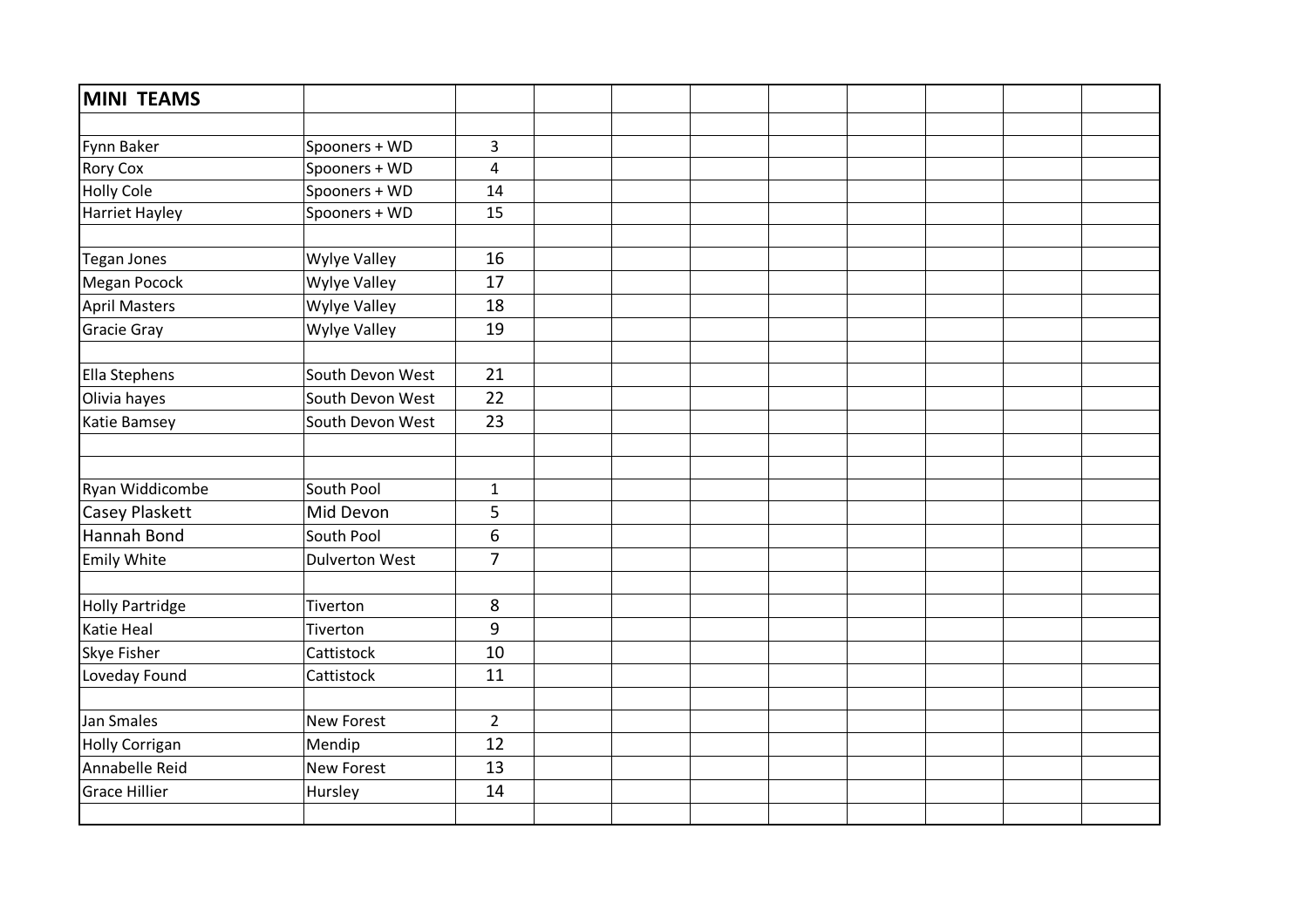| <b>TADPOLE TEAMS</b>  |                     |    |  |  |  |
|-----------------------|---------------------|----|--|--|--|
| Taggie Wagstaff       | <b>New Forest</b>   | 32 |  |  |  |
| Katie Barton          | <b>New Forest</b>   | 33 |  |  |  |
| <b>Isabel Brimple</b> | <b>New Forest</b>   | 34 |  |  |  |
|                       |                     |    |  |  |  |
| <b>Arthur Fisher</b>  | Cattistock          | 24 |  |  |  |
| <b>Charlie Vile</b>   | <b>Taunton Vale</b> | 25 |  |  |  |
| Jasmine Davey         | <b>Taunton Vale</b> | 26 |  |  |  |
| <b>Emily Miller</b>   | Tiverton            | 27 |  |  |  |
|                       |                     |    |  |  |  |
| Tabitha Thompson      | Cotley              | 28 |  |  |  |
| Daisy Holdsworth      | Dartmoor            | 29 |  |  |  |
| Erin Corrigan         | Mendip              | 30 |  |  |  |
| Elouise Found         | Cattistock          | 31 |  |  |  |